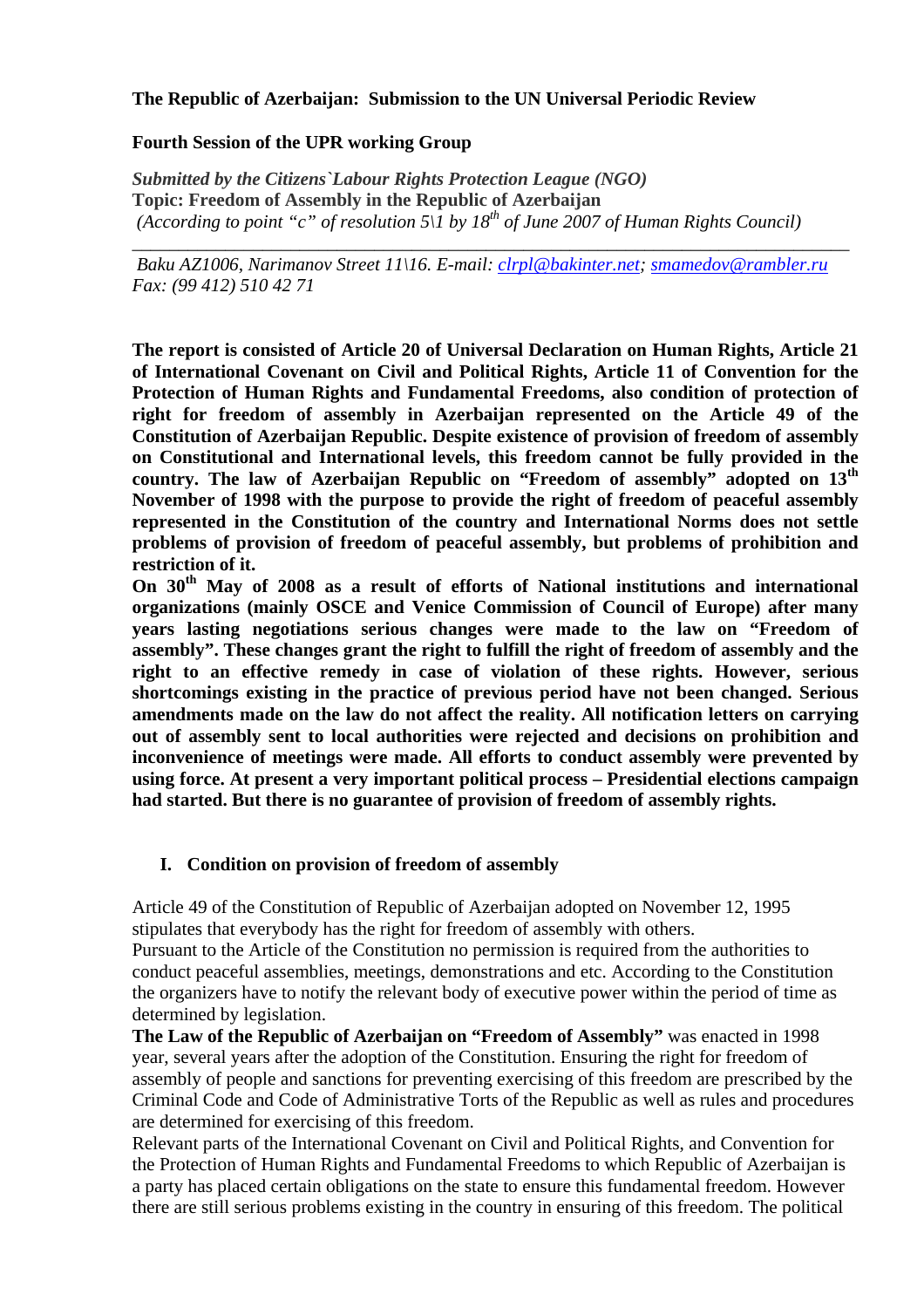parties, public unions, trade unions and group of people existing in the country encounter serious problems while attempting to use the right for freedom of assembly or when use this right. Exercising of this freedom is de facto of permission character in Azerbaijan while according to the requirements of the Constitution of the Republic of Azerbaijan and the International Standards to which Republic of Azerbaijan is a party, the only condition for realization of the freedom of assembly (or peaceful assembly) is to notify the relevant bodies of executive power ahead of time. Every institution or a group of people has to get permission from the relevant bodies when they want to use the right for freedom of assembly, otherwise any gathering will be considered as "unauthorized assembly".

The government's pressure on the right for freedom of assembly during the recent serious political developments which took place in the country as well as Presidential elections in 2003 and on the eve of Parliamentary elections in 2005 year and aftermath have concerned not only the public but also the international community. OSCE and the Council of Europe are making efforts to ensure the realization of the right for freedom of assembly in the country. International organizations, relevant bodies of foreign countries and International Non-Governmental Organizations defending the Human Rights have several times pointed out in their periodical reports the restrictions of the right for freedom of assembly in Azerbaijan.

On 2007 the Citizens' Labor Rights Protection League carried out monitoring on condition of provision of freedom of assembly in the country.

According to legislation the organization intended to carry out an assemblage has to inform corresponding executive power authority in written form 5 days in advance.

70 notification letters sent mainly by Alliance of Political Parties "Azadlig", different political parties entered this alliance, National Independence Party and Journalist organizations and responses of corresponding executive power authorities were analyzed.

The notification letters that sent were prepared according to legislation requirements and rendered within the time limits considered.

But in most cases the response of the corresponding executive power authorities to the notification letters was made a day before the planned assemblage. (This makes complaint to court useless. According to Article 11 of "Freedom of Assembly" Law, courts should review the case within 3 days. But review of complaints during estimated procedural time never took place). The response and decisions made to the more than 70 notification letters rendered to corresponding executive power authorities were analyzed and systemized within 3 main groups.

- 1. Executive Power Authorities basing no legislative norms prohibit all assemblies. In all responses made to the letters expression "carrying out of assemblage is irrelevant and is prohibited" is used.
- 2. Executive Power Authorities reject all notifications in uncertain form using the expression "irrelevant".

For example, on 30<sup>th</sup> May of 2007 the Executive Power Authority responded to the notification letter submitted on 23<sup>rd</sup> May of 2007 by Citizens' Labor Rights Protection League on carrying out piquet for protection of freedom of speech in "Sabir" Park located on Istiglaliyyat street of Baku city saying *"...we think it would be beneficial not to convene an event but to express your position in a civilized way regarding this issue* The Executive Power accepted as irrelevant conducting piquet considering peaceful assembly not civil.

 «Everybody» himself decides the expediency of realization of the right of freedom of assembly and freedom of speech and opinion. Everybody or every organization himself determine the right of freedom of assembly using the freedom of speech and opinion basing on own view. No one and no authority have the right to reason the importance of the actions to be held.

3. Executive Power Authorities as response to the appeals to assembly violate rudely principles of proportionality and assign worthless places for carrying out the meetings and assemblages.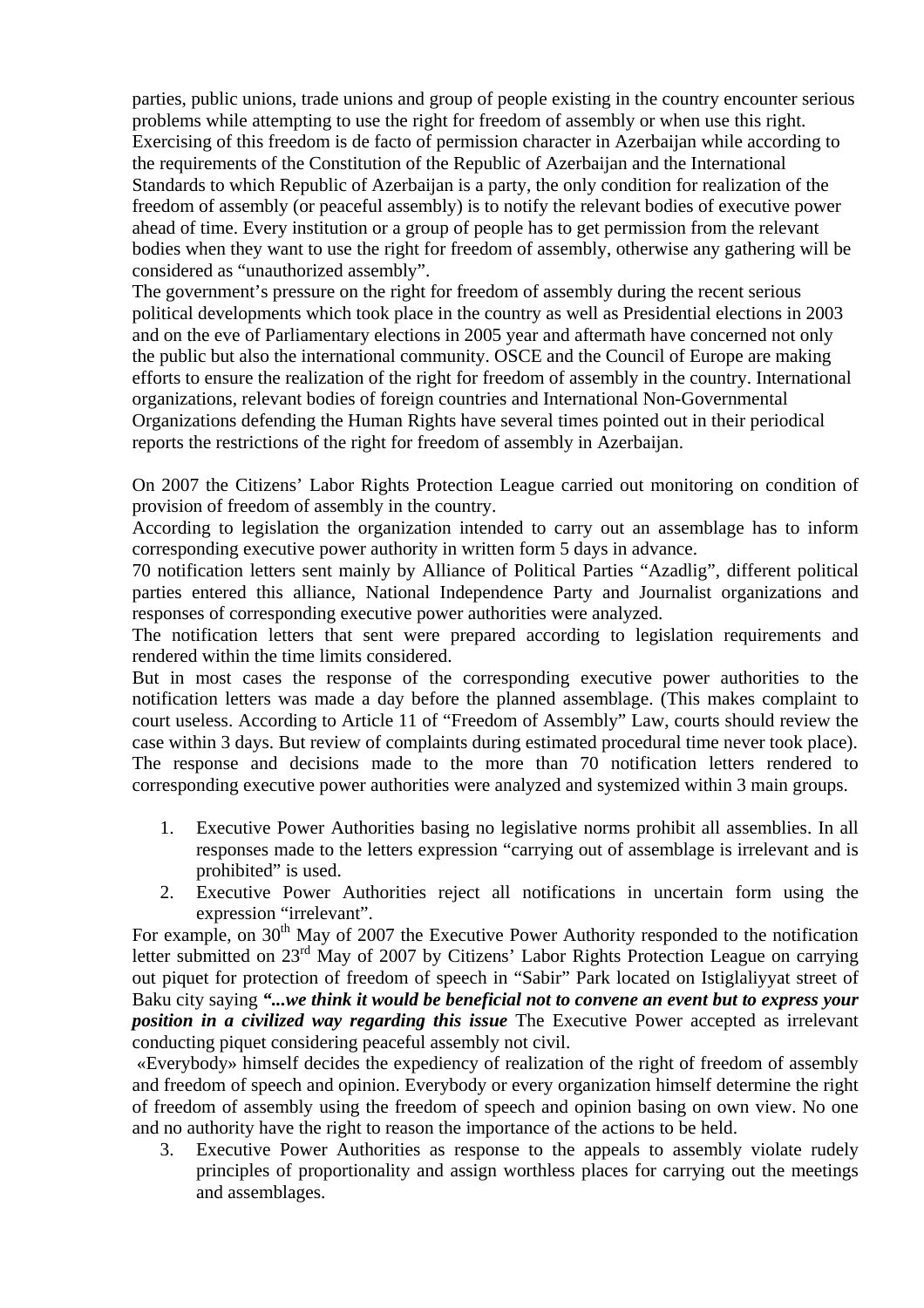After 2005 October Parliamentary elections meetings and assemblies were prohibited de-facto in general.

Only after claims of social and political forces of the country and international communities on  $27<sup>th</sup>$  of October 2006 the head of the Baku City Executive Power in order No 318 basing on point IV of Article 9 of Law of "Freedom of assembly" assigned places for carrying out the assemblies and meetings. But these places are situated 20-25 km far from the city centre and housing areas, there is no public transport going there and these are the useless stadiums and areas. Assemblage in such areas loses the significance and importance of such events.

By the order of the President of Azerbaijan Republic the largest square of Baku "Azadlig" Square is intended for the special governmental events and carrying out any other meetings and assemblies here is prohibited. The prohibition of right of freedom of assembly in this square where usually all massive actions are conducted is not understandable. This square is quite suitable from the points of territory, certain distance from the housing area and not interrupting road traffic. In this square the governmental events take place very rare (may be 1 or 2 times a year). This Act of the President limits the right of freedom of assembly stated in the Article 49 of the Constitution.

The situation is analogical in the other cities and regions of the country. Local authorities do not allow any assemblies and meetings. Only in few cities and regions special places were assigned for pre election campaigns. These places as a rule are situated far from the housing areas, there is no public transport going there and there is no necessary infrastructure and communication means for implementation of such events.

# **II. Legislation**

Before 30<sup>th</sup> of May 2008 amendments were made to the law of "Freedom of Assembly", the law in force contradicted Constitution and International norms by creating barriers in implementation of freedom of assembly. Despite intention of procedure of notification for carrying out the assembly, later provisions requested "**approval**" by the corresponding executive power. The assembly organizers had to confirm the place, time, approximate number of participants and approximate topic (even slogans written and the ones to be sounded).

The reality was more defected. The responds to the notification letters concerning the conducting assembly consisted of the standard answers. (For example: for realization of freedom of speech and assembly the Party "Musavat" appealed to the Baku Executive Power for carrying out a meeting, and the Executive Power's respond was: *the implementation of meeting is considered inexpedient, because, the President Ilham Aliyev works as hard as possible to improve the wellbeing of people, income of oil is increasing year-by-year, the government is fighting corruption, and anticorruption committee is being set under the public prosecutor's office. …»* )

In case of prohibition the participants have right to appeal to the court. Even though the cases were reviewed after the date appointed for the assembly. This limited the right of effective use of legal means for provision of right of freedom of assembly. Since 13<sup>th</sup> of November 1998 when the law came into force till now none of the assembly participants' appeals was satisfied in the national courts. The courts as usual did not review the cases according to the time limit stated in the legislation and most of the decisions made were about rejection of the appeals.

As there was nothing mentioned in the legislation about coincident, spontaneous and contrary meetings, all of them were considered illegal and prohibited. All efforts of carrying out such assemblies were repulsed by force and administrative (fines or short-term administrative arrests) or even criminal punishments against participants and organizers were applied.

# **III. Situation after the substantial amendments to the Law**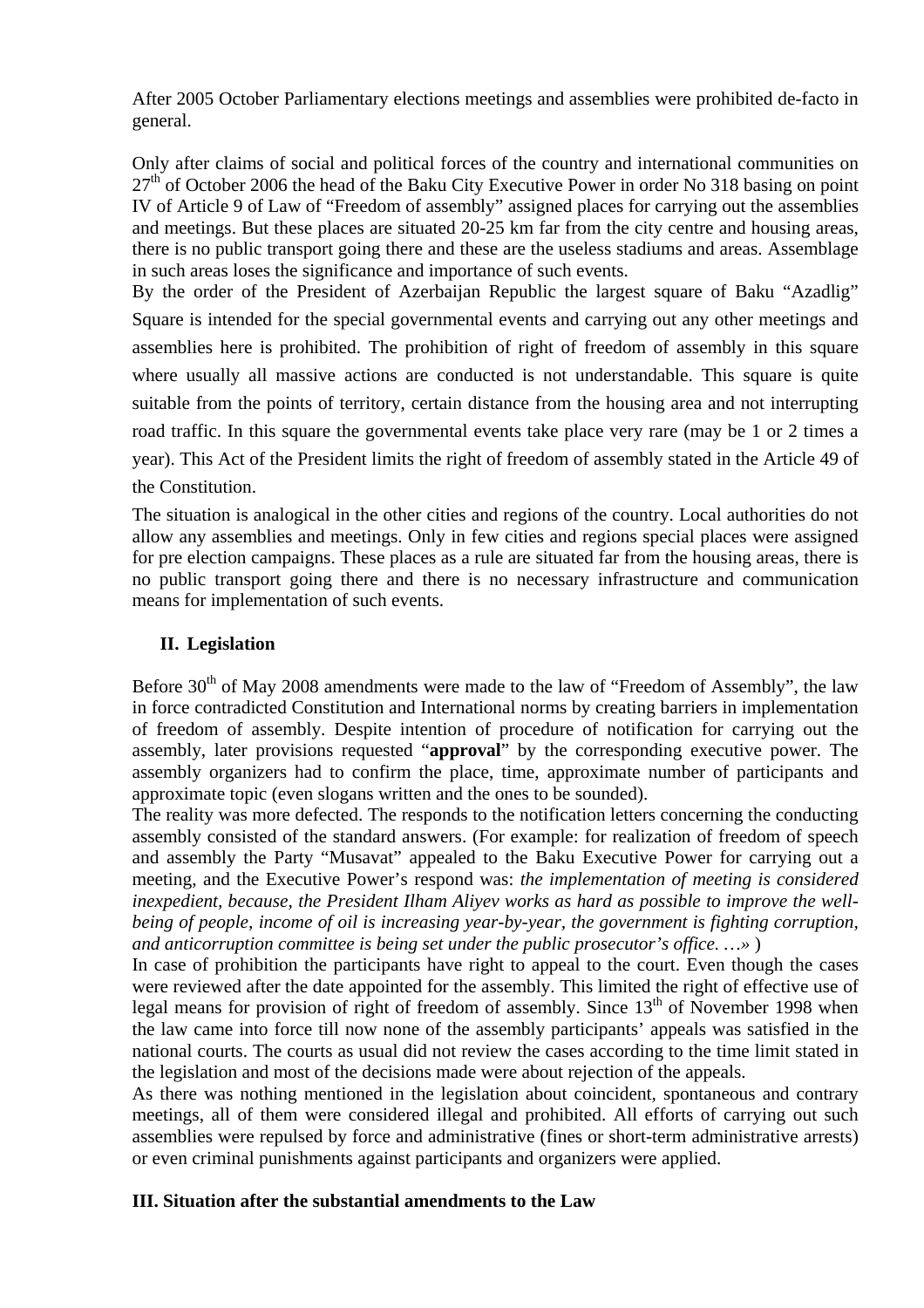Amendments made on the basis of recommendations of Venice Commission of the Council of Europe, OSCE and national NGOs to the law of "**Freedom of Assembly**" came into force on  $30<sup>th</sup>$  of May 2008. Amendments guarantee the right to an effective remedy. In case of prohibition or any impediment of carrying out the right of freedom of assembly the judicial power should review the case and make a decision till date of assembly.

Some imperative norms on law were lightened. For example the time scheduled for the implementation of the assembly are appointed not on the law requirement but basing on consideration of local executive power. Rights of children of being an organizer of assembly were provided. Considerations on contrary meetings were added and etc.

But according to Law the local authorities are again the ones who appoint the place of assemblies. Local authorities use this consideration (appointment of appropriate places for assemblies) as rights given to them and even after the amendments the places appointed for the assemblies are again useless for carrying them out.

On the eve during the important governmental events any kind of mass events in these administrative areas (cities) are prohibited. This contradicts Constitution and International Norms supported by government.

Relatively positive changes after the amendments to the legislation have not eradicated shortcomings in practice. After the amendments made to the legislation till the  $1<sup>st</sup>$  of August 2008 no approved assembly took place on the territory of the country, in spite of presentation of notification letters and appeals for carrying out the assemblies made to the corresponding executive authorities.

For example: an answer of prohibition was given to the notification letter dating  $11<sup>th</sup>$  of July 2008 piquet planned to be held in front of the executive power by the "Musavat" Party. The grounds for the response were shown as contradicting the law. But which law contradicted piquet was not shown. According to the point VIII of Article 9 of the law on freedom of assembly the requirement for the carrying out a piquet is:

*"the participants of piquet should not be more than 50 persons, they should not get closer than 10 meters from the entrance of the object of piquet, should not hinder the entrances or exits of the object of piquet, and should not use voice enhancers more than 10 watts."* 

The requirements for implementation of piquet show us that by observing all these requirements it is possible to organize a piquet in front of any governmental authority. But, before and after the amendments made to the legislation governmental authorities seriously limit right of freedom of assembly.

As it is seen, amendments made to the legislation did not lead to the positive changes in practice. Corresponding executive authorities as before continue on prohibiting meetings and they base not on the law, but on their subjective and contradicting the law considerations.

# **IV. Recommendations**

In order to limit, cease or prohibit an assembly the requirements for authorities of well-founded reasons for limitation, cessation or prohibition of an assembly should be made. The deciding authority should show well-founded reasons in order to limit, cease or prohibit the assembly. The requirement of decision making dealing with implementation of assembly and signing it by proper authority and official should be made.

Any resistance made during breaking up peaceful but unauthorized meeting by police should be valued by government as mass collision. This seeks two goals. These are: to use inadequate force to the participants and to organize anti propaganda campaigns against organizers and